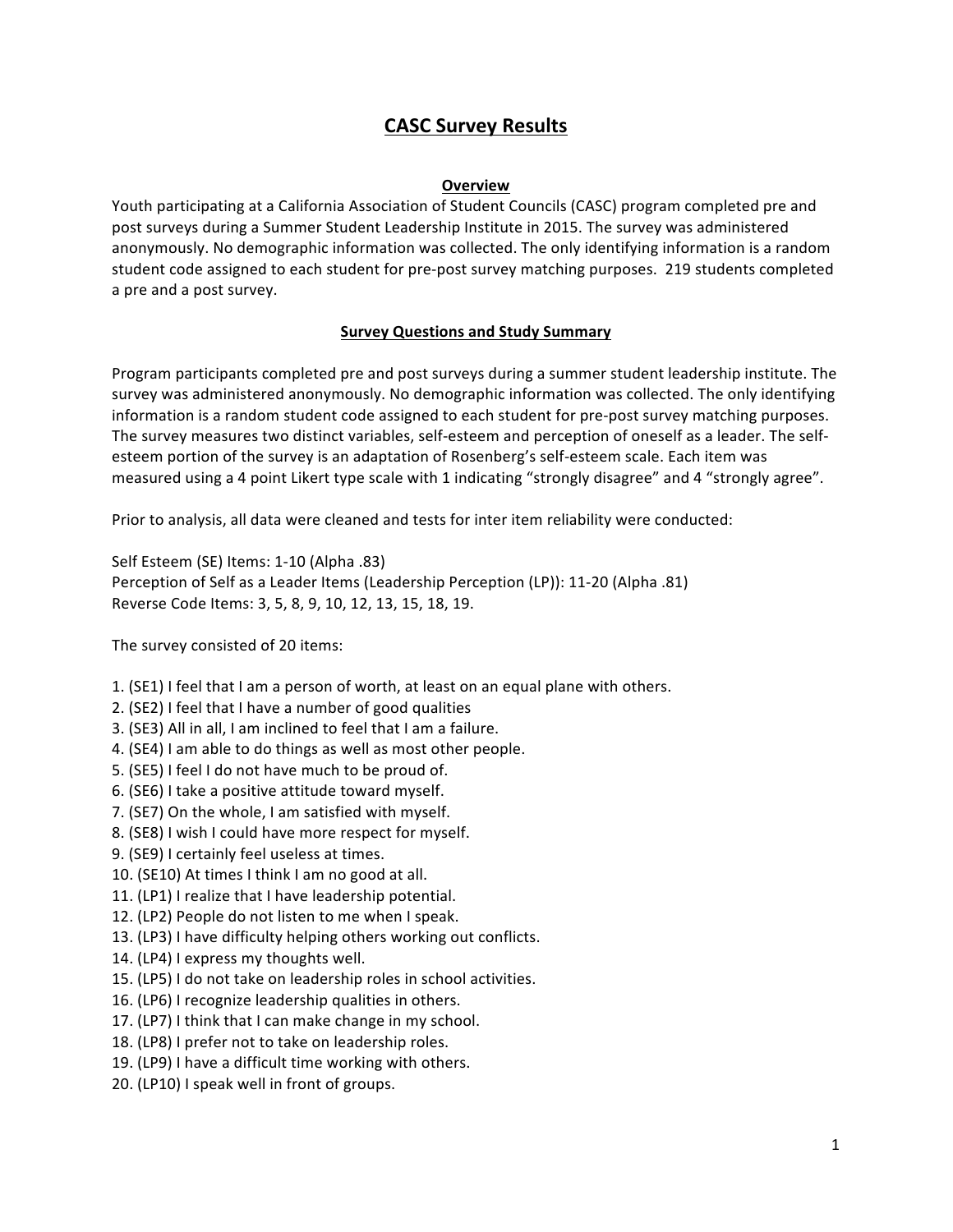## **RESULTS**

Analysis of the survey results indicates that the CASC Summer Leadership Institute has positive impacts on participants overall sense of self-esteem and perception of themselves as leaders. That is, students left the training institute feeling more confident about themselves and their abilities to take on leadership roles. Remarkably, all but two of the 20 indicators measured on the survey increased as a result of the training. Overall, the survey results suggest that the institute is highly successful at developing the attitudes and skills of young leaders.

The survey findings also show a strong correlation between an individual's self-esteem and their confidence/perception of themselves as leaders. Self-esteem was found to be a strong predictor of leadership, that is, the higher an individuals self esteem the higher their leadership confidence. Notably, Leadership was a slightly stronger predictor of an individuals self-esteem score. This is remarkable because it suggests that training leaders (as the institute does through skill building seminars) simultaneously boosts a young person's self esteem.

Overall results from pre-post surveys are presented below. These are followed by a brief discussion and recommendations for future training events.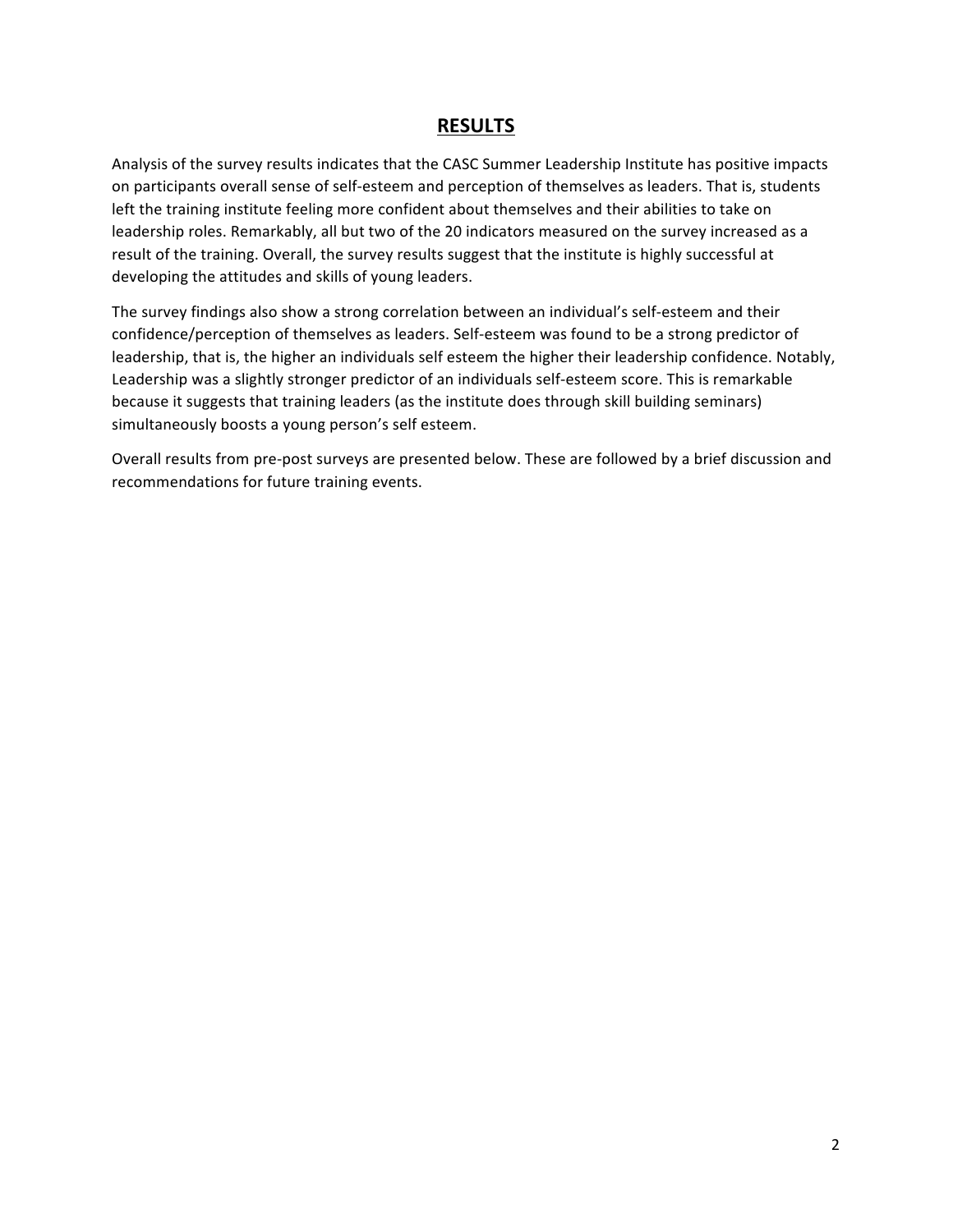#### **Overall Self Esteem**

Students overall (composite score) self-esteem significantly increased after completing the training event. 



## **Overall Leadership**

Students overall (composite score) perception of themselves as leaders significantly increased after completing the training.

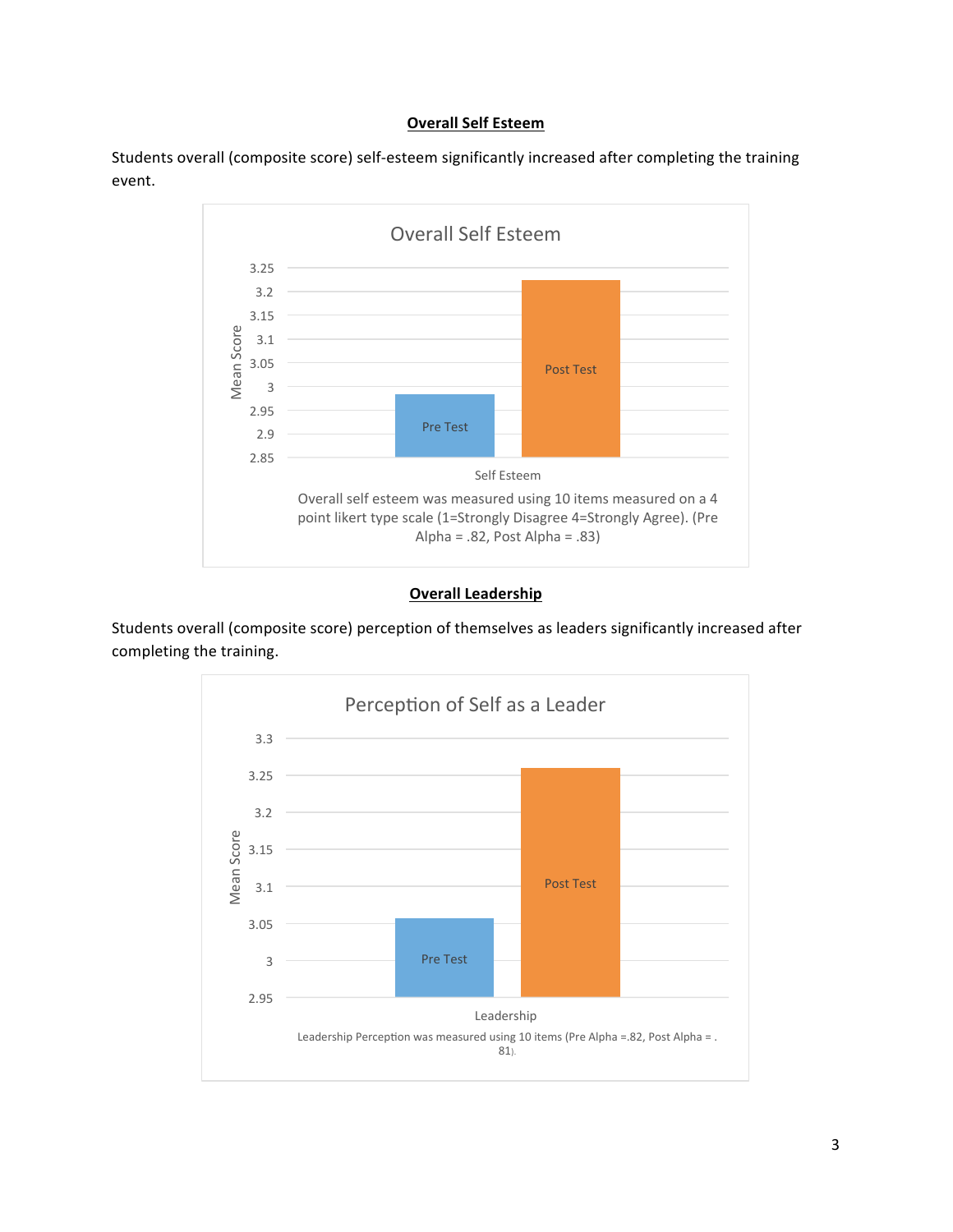#### **Pre and Post Test at a Glance**

#### **Full Results (Table 1)**

#### **CASC Survey Results**

| <b>Item Number</b>                                                                | <b>Pre-Training</b><br>Mean (SE) | <b>Post-Training</b><br>Mean (SE) | t         |
|-----------------------------------------------------------------------------------|----------------------------------|-----------------------------------|-----------|
| 1. I feel that I am a person of worth, at least on an equal<br>plane with others. | 3.39(0.03)                       | 3.71(.03)                         | $7.21***$ |
| 2. I feel that I have a number of good qualities                                  | 3.32(0.03)                       | 3.60(.04)                         | 5.97***   |
| 3. All in all, I am inclined to feel that I am a failure.                         | 1.97(0.06)                       | 1.75(.05)                         | $3.47***$ |
| 4. I am able to do things as well as most other people.                           | 3.11(.04)                        | 3.37(.04)                         | 4.49***   |
| 5. I feel I do not have much to be proud of.                                      | $2.02$ $(.05)$                   | 1.82(.06)                         | $2.86**$  |
| 6.I take a positive attitude toward myself.                                       | 3.18(.04)                        | 3.38(.04)                         | $3.90**$  |
| 7. On the whole, I am satisfied with myself.                                      | 3.04(.04)                        | 3.31(.05)                         | 4.68***   |
| 8. I wish I could have more respect for myself.                                   | 2.55(.05)                        | 2.38(.06)                         | $2.37*$   |
| 9. I certainly feel useless at times.                                             | 2.31(.05)                        | 2.12(.06)                         | $2.97**$  |
| 10. At times I think I am no good at all.                                         | 2.31(.06)                        | 2.09(.06)                         | $3.24***$ |
| 11. I realize that I have leadership potential.                                   | 3.21(.04)                        | 3.47(0.05)                        | $4.38***$ |
| 12. People do not listen to me when I speak.                                      | 2.04(0.04)                       | 1.78(.05)                         | $4.14***$ |
| 13. I have difficulty helping others working out conflicts.                       | 1.99(0.04)                       | 1.87(.06)                         | 1.81      |
| 14. I express my thoughts well.                                                   | 2.83(.05)                        | 3.17(0.05)                        | $5.58***$ |
| 15. I do not take on leadership roles in school activities.                       | 1.96(0.06)                       | 1.99(0.07)                        | $-0.417$  |
| 16. I recognize leadership qualities in others.                                   | 3.32(.04)                        | 3.46(.04)                         | $2.68**$  |
| 17. I think that I can make change in my school.                                  | 3.13(0.05)                       | 3.45(.05)                         | $5.37***$ |
| 18. I prefer not to take on leadership roles.                                     | 1.85(.05)                        | 1.73(0.05)                        | $2.07*$   |
| 19. I have a difficult time working with others.                                  | 1.87(.05)                        | 1.68(.05)                         | $2.86**$  |
| 20. I speak well in front of groups.                                              | 2.79(.05)                        | 3.07(0.05)                        | $4.46***$ |
| 21.**** Overall Self Esteem Scale                                                 | 2.98(0.03)                       | 3.22(.03)                         | $6.76***$ |
| 22.**** Overall Leadership Scale                                                  | 3.05(0.03)                       | 3.25(.03)                         | $5.88***$ |

\*\*\*P<.001, \*\*P<.01, \*P<.05 (only two items were determined to have no significant differences/changes from pre to post test). Overall, Self Esteem and Leadership scores increased in post testing. This indicates an overall positive influence of the training on participants 'perception of self-esteem and leadership competency.

All Items measured on a 4-point Likert type scale with 1 "Strongly Disagree" and 4 "Strongly Agree". Overall Self Esteem measured using 10 items (1-10). Inter-item reliability tests indicated that these items were a reliable indicator of the overall variable "self-esteem" (alpha .82 pre survey and alpha .83 post survey). Items 3,5,8,9,10 were reverse coded prior to establishing the overall scale.

Overall Perception of self as a leader (leadership) measured using 10 items (11-20). Inter-item reliability tests indicated that these items were a reliable indicator of the overall variable "leadership" (alpha .82 pre, alpha .81 post). Items 12, 13,15,18,19 were reverse coded prior to establishing the overall scale.

Only items 13 and 15 did not improve as a result of participating in the training.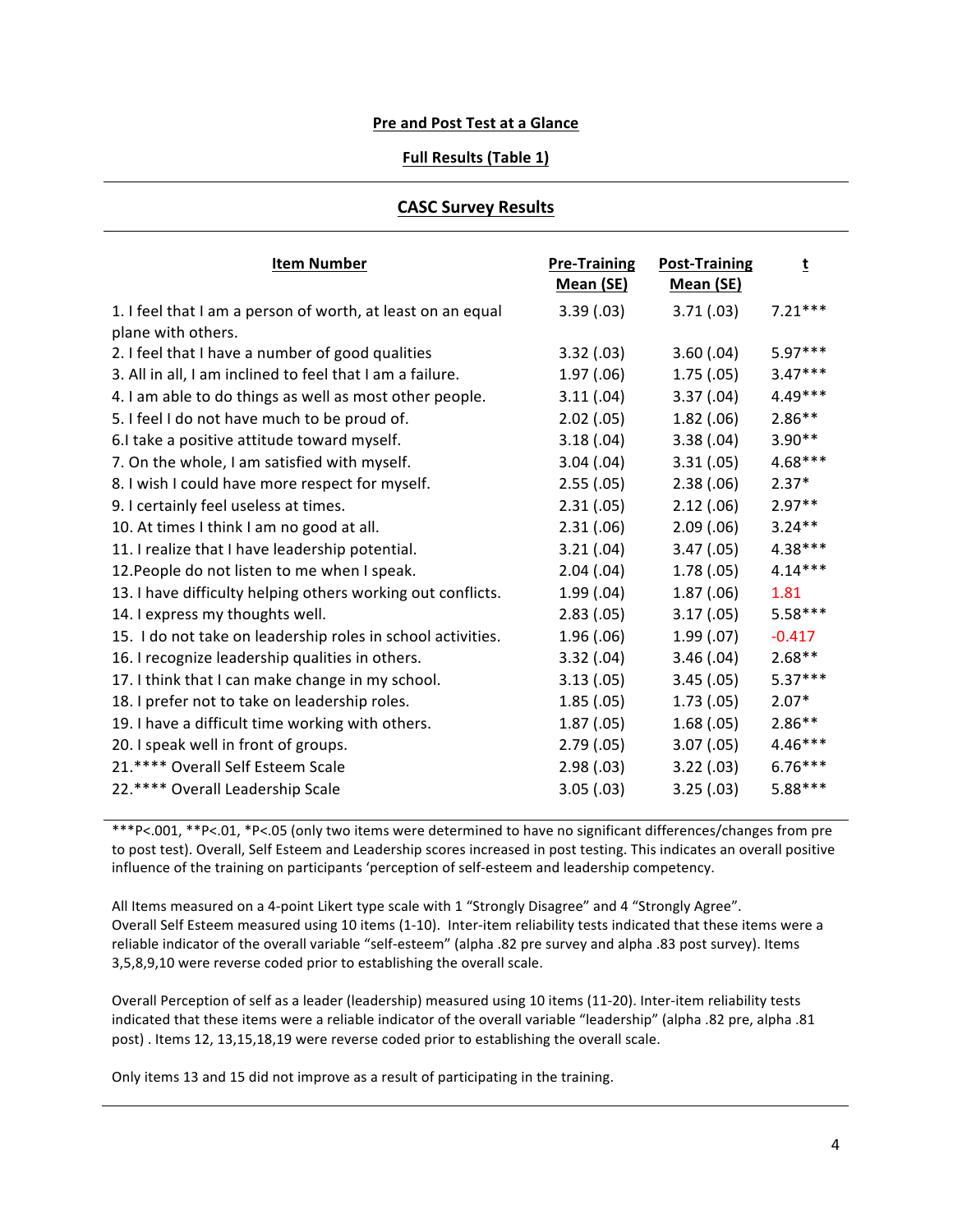

Participating students entered the training with relatively high levels of self-esteem and leadership. The table below shows the overall change that occurred as a result of the training. \*

# Percentage of students who agreed or strongly agreed with each statement

| Question                                                          | Pre     | Post    | Percent |
|-------------------------------------------------------------------|---------|---------|---------|
|                                                                   | Percent | Percent | Change  |
| 1. I feel that I am a person of worth, at least on an equal plane | 95.9    | 98.7    | 2.8     |
| with others.                                                      |         |         |         |
| 2. I feel that I have a number of good qualities                  | 94.5    | 96.3    | 1.8     |
| 3. All in all, I am inclined to feel that I am a failure.         | 20.6    | 19.8    | $-0.8$  |
| 4. I am able to do things as well as most other people.           | 86.7    | 92.6    | 5.9     |
| 5. I feel I do not have much to be proud of.                      | 25.1    | 19.9    | $-5.2$  |
| 6. I take a positive attitude toward myself.                      | 86.3    | 90.2    | 3.9     |
| 7. On the whole, I am satisfied with myself.                      | 80.6    | 87.1    | 6.5     |
| 8. I wish I could have more respect for myself.                   | 57.4    | 49.6    | $-7.8$  |
| 9. I certainly feel useless at times.                             | 46.7    | 38.7    | -8      |
| 10. At times I think I am no good at all.                         | 45.2    | 36.4    | $-8.8$  |
| 11. I realize that I have leadership potential.                   | 87.6    | 91.8    | 4.2     |
| 12. People do not listen to me when I speak.                      | 20.1    | 14.2    | $-5.9$  |
| 13. I have difficulty helping others working out conflicts.       | 21.1    | 20.8    | $-0.3$  |
| 14. I express my thoughts well.                                   | 69.9    | 81.2    | 11.3    |
| 15. I do not take on leadership roles in school activities.       | 27.4    | 29.9    | 2.5     |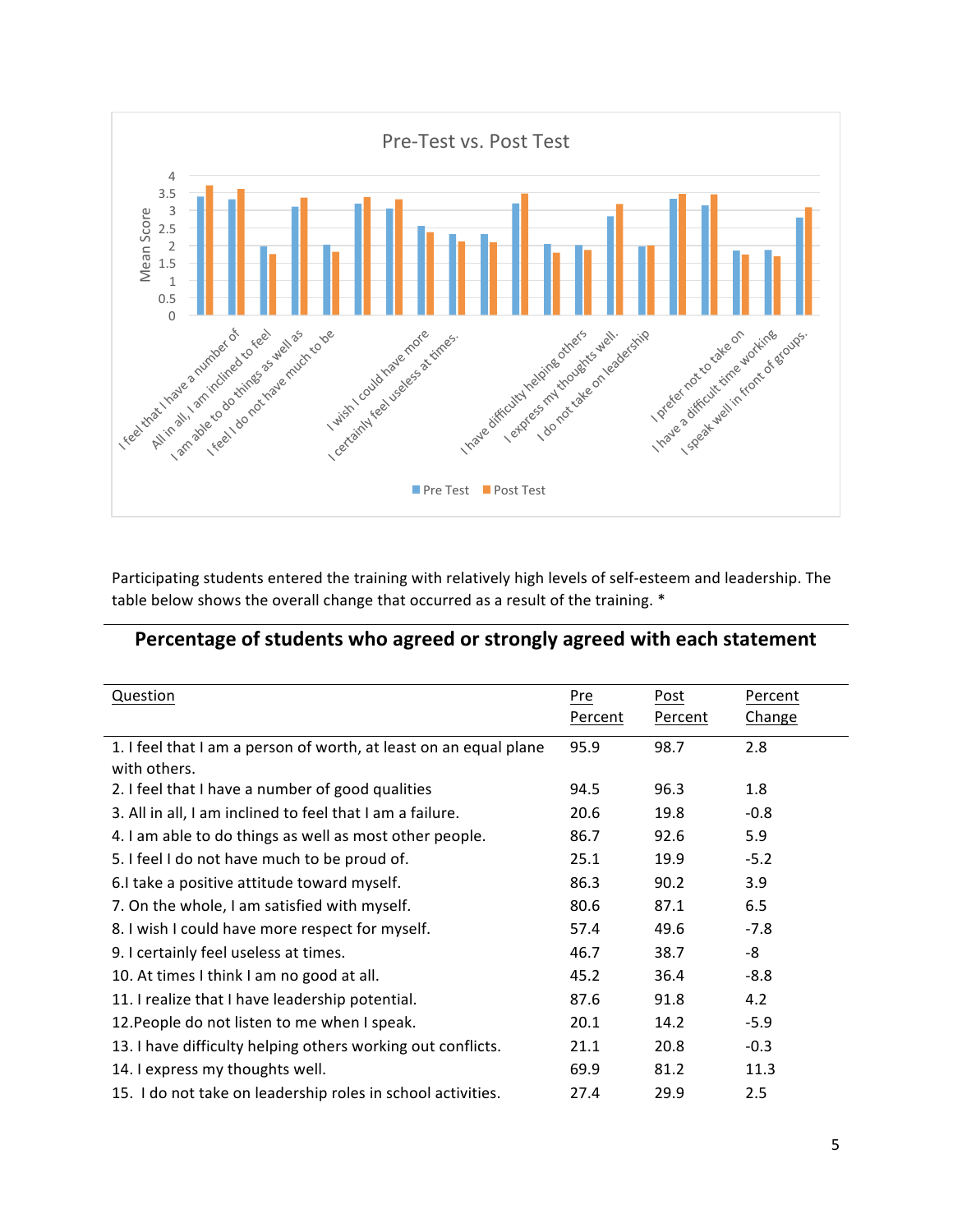| 16. I recognize leadership qualities in others.  | 93.1  | 93.1  | 0      |
|--------------------------------------------------|-------|-------|--------|
| 17. I think that I can make change in my school. | 81.7  | 91.3  | 9.6    |
| 18. I prefer not to take on leadership roles.    | 19.5  | 16.6  | $-2.9$ |
| 19. I have a difficult time working with others. | 20.6  | 12.9  | $-7.7$ |
| 20. I speak well in front of groups.             | 66    | 76    | 10     |
| 21.**** Overall Self Esteem Scale                | 54.00 | 70.00 | 16.00  |
| 22.**** Overall Leadership Scale                 | 55.40 | 76.90 | 21.50  |

\*\*\* Overall Self Esteem measured using 10 items (1-10). Inter-item reliability tests indicated that these items were a reliable indicator of the overall variable "self-esteem" (alpha .82 pre survey and alpha .83 post survey). Items 3,5,8,9,10 were reverse coded prior to establishing the overall scale. Resulting scores indicate an individuals composite self esteem where 1 is low and 4 is high. Values in this table are % of students who had composite scores of 3 or higher.

\*\*\* Overall Perception of self as a leader (leadership) measured using 10 items (11-20). Inter-item reliability tests indicated that these items were a reliable indicator of the overall variable "leadership" (alpha .82 pre, alpha .81 post) . Items 12, 13,15,18,19 were reverse coded prior to establishing the overall scale. Resulting scores indicate an individuals composite perception of themself as a leader. Values in this table are the % of students who had a composite score of 3 or higher.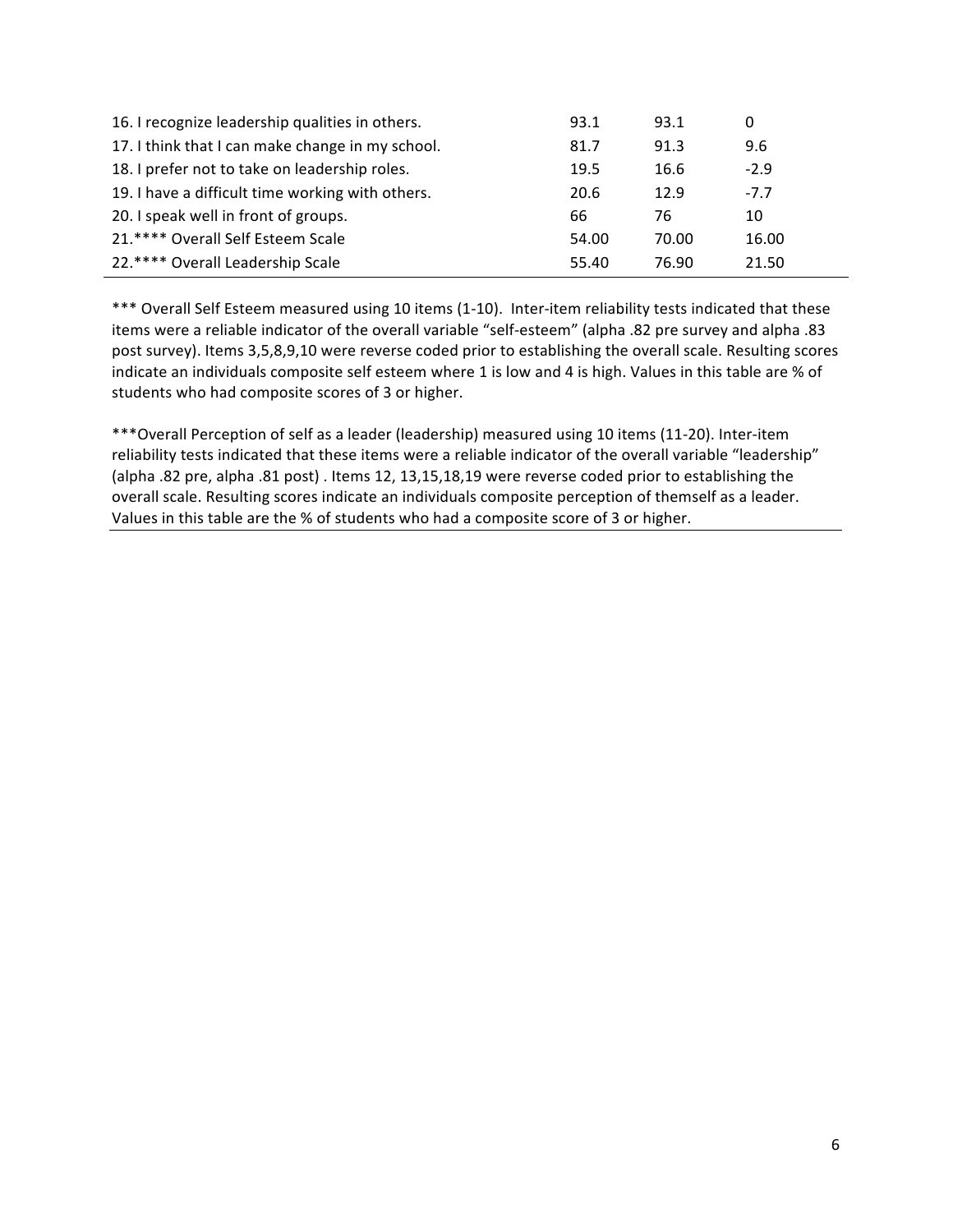## **Leadership and Self Esteem**

Leadership is strongly correlated with self-esteem. As an individual's self esteem increases, so does their perception of themselves as leaders. (F (1,203)= 75.39\*\*\*, B=.50\*\*\*, R-Squared=.27). Likewise, as Leadership increases, so does self-esteem.

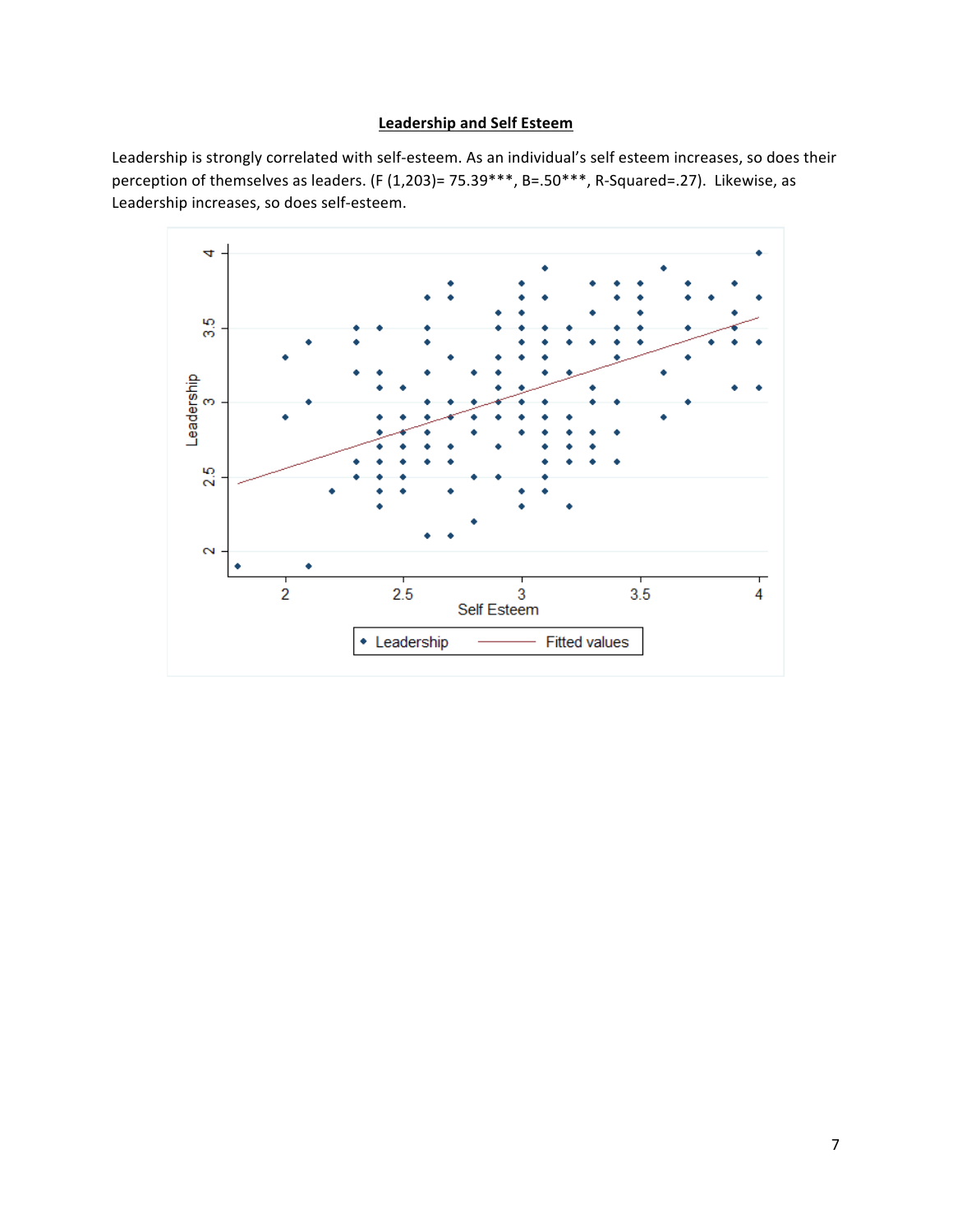## **Individual Survey Items - Pre Training vs. Post Training**

Statistically significant pre and post training differences were found in all but two (item 13 and item 15) survey items. This suggests that the training has a positive impact on self-esteem and perception of oneself as a leader in a variety of categories. Pre and Post training scores for each individual survey item are outlined below:

#### Item 1

After attending the leadership training, students reported increased feelings of self-worth.





After the training, students felt they possessed good qualities. This suggests the training is useful for helping students understand their personal skills and character traits.

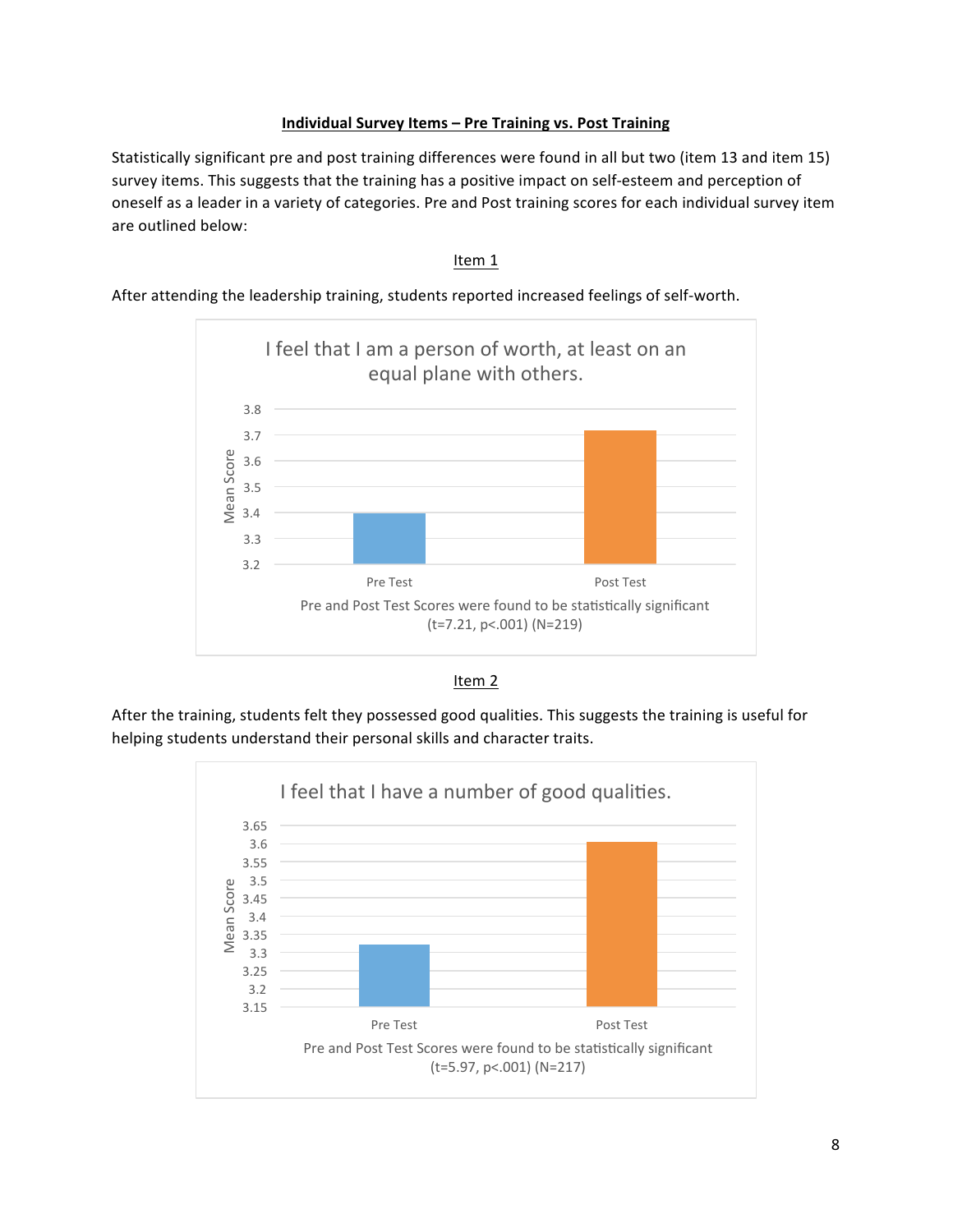Students were less inclined to report feeling like a failure after participating in the training.





After participating in the training, students felt more strongly equipped to do perform tasks at a level equal to others.

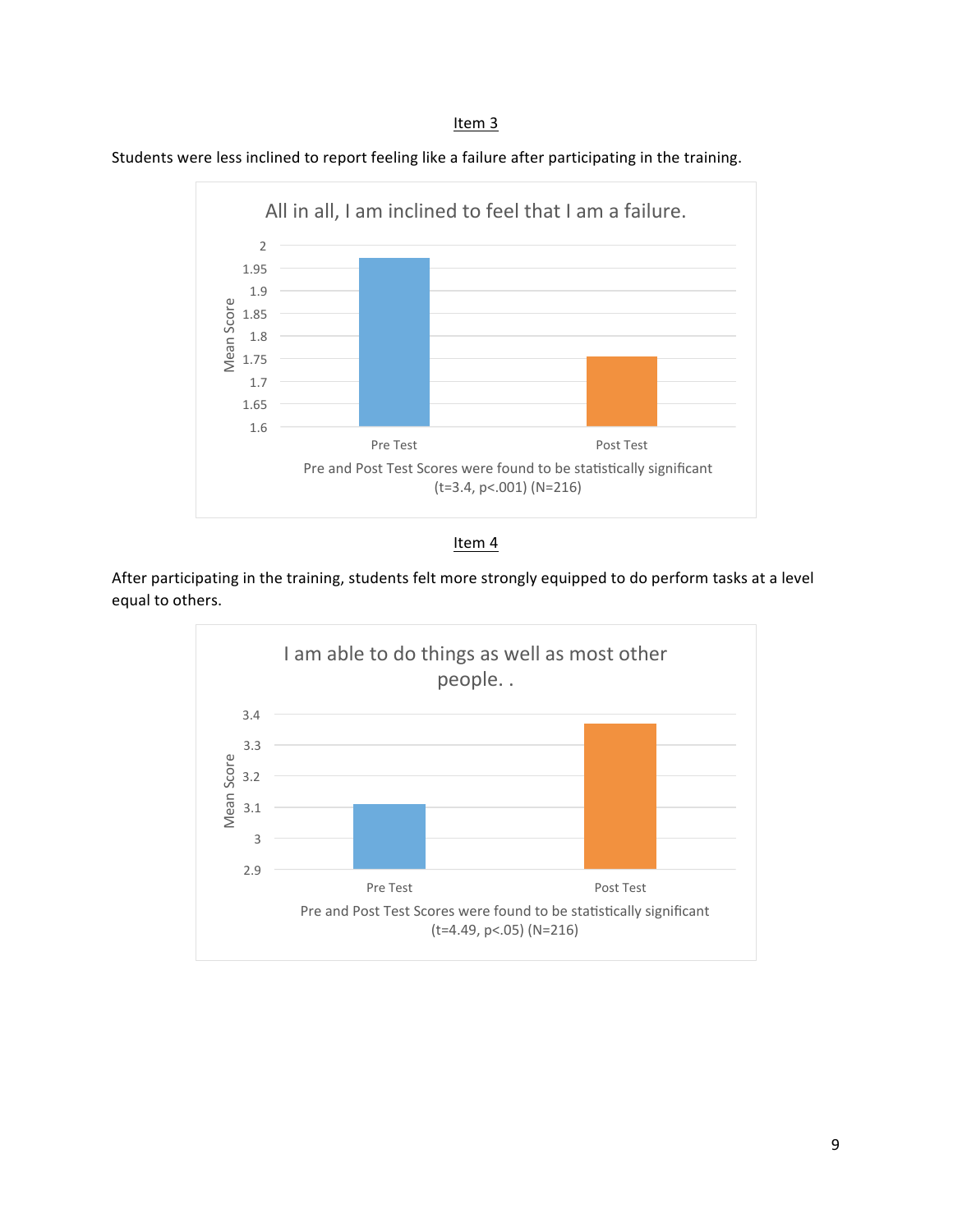#### Item<sub>5</sub>







Student's reported higher levels of positive attitude after the training.

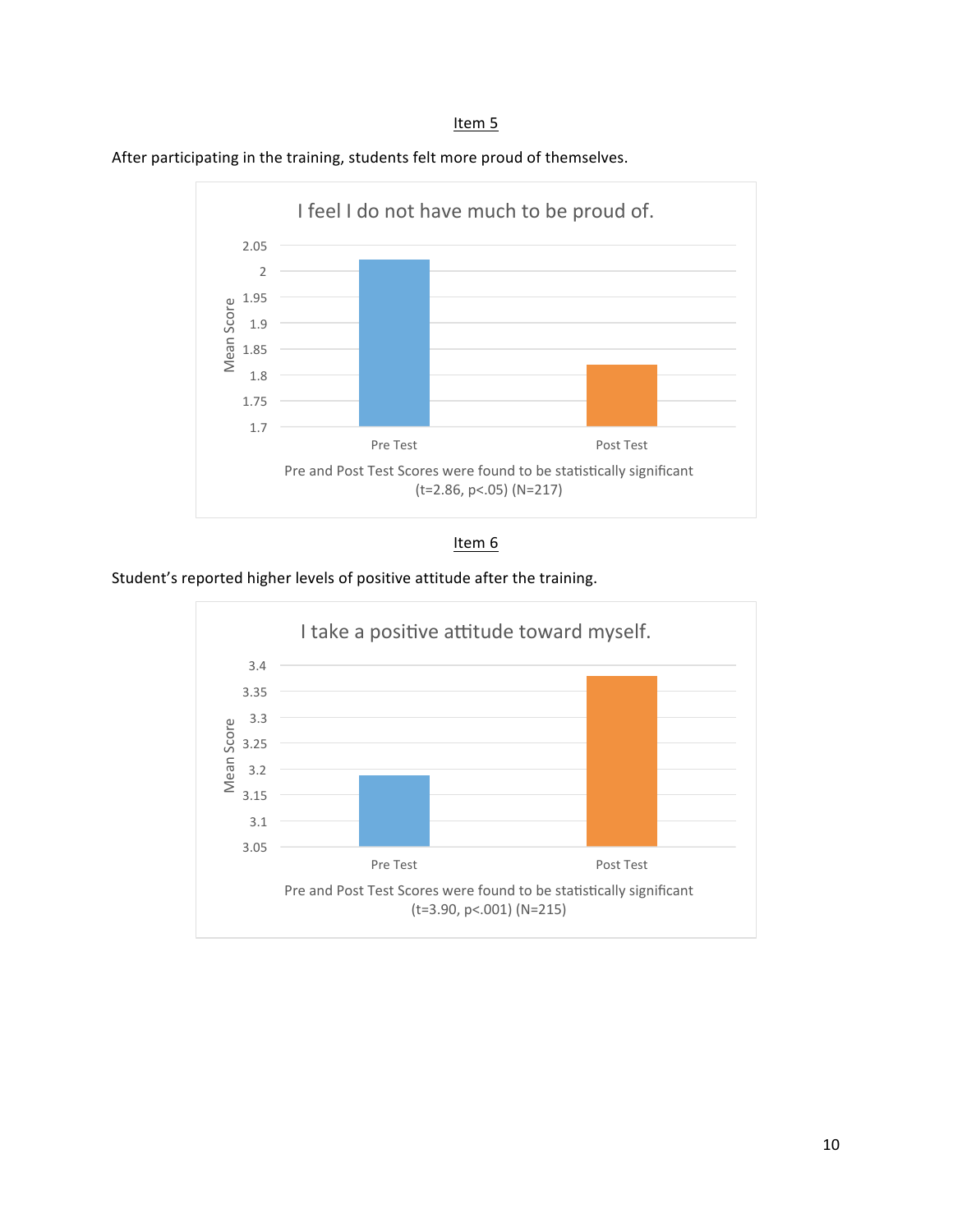#### Item<sub>7</sub>



After the training, students reported higher levels of self-satisfaction.



After the training, students reported higher levels of self-respect.

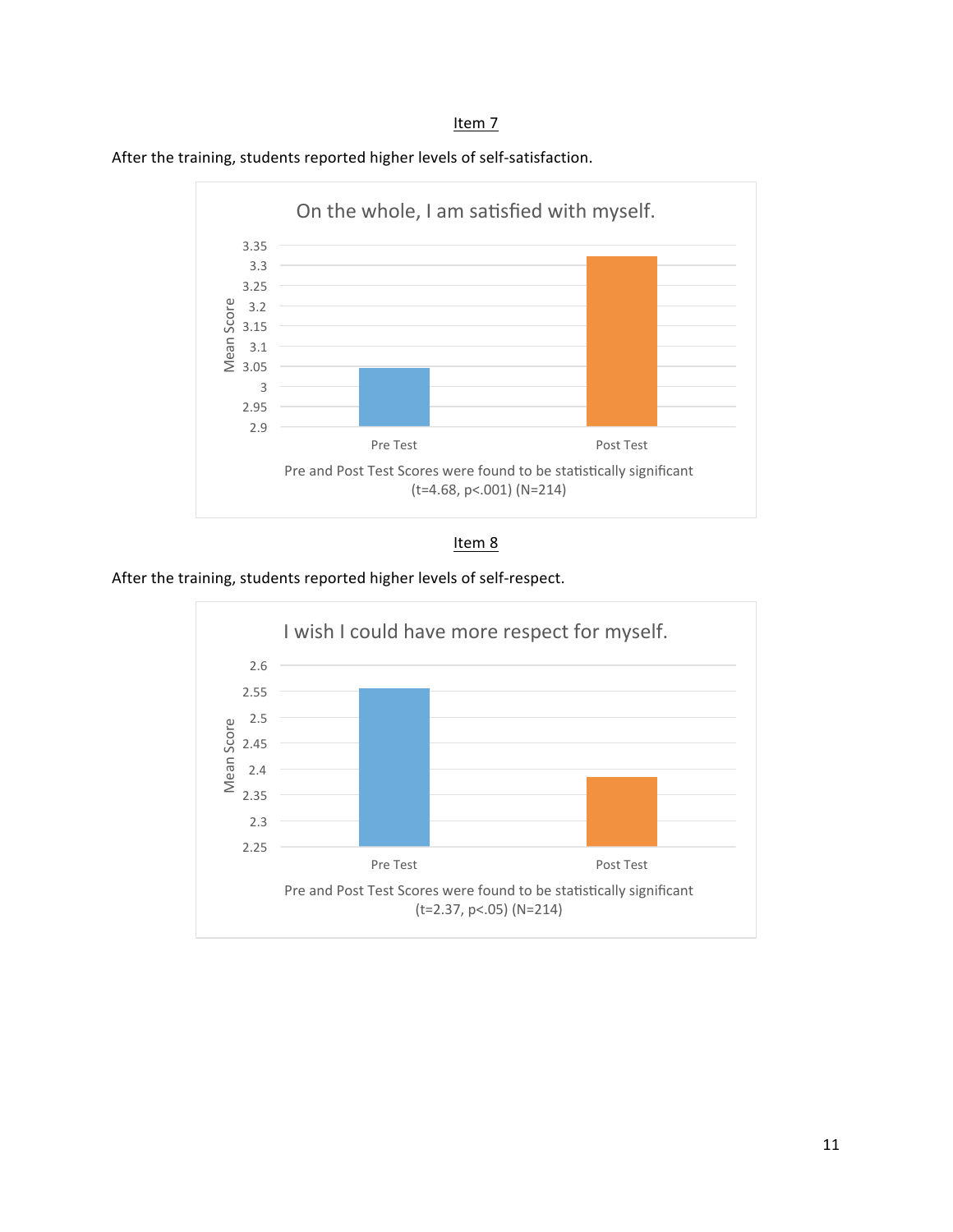Students were less likely to feel "useless" after participating in the training. This suggests the training helps students feel proud, confident, and contributing.



## Item 10

After the training, students were less likely to report feeling no good. This suggests the training helps students identify their strengths and become confident in their abilities.

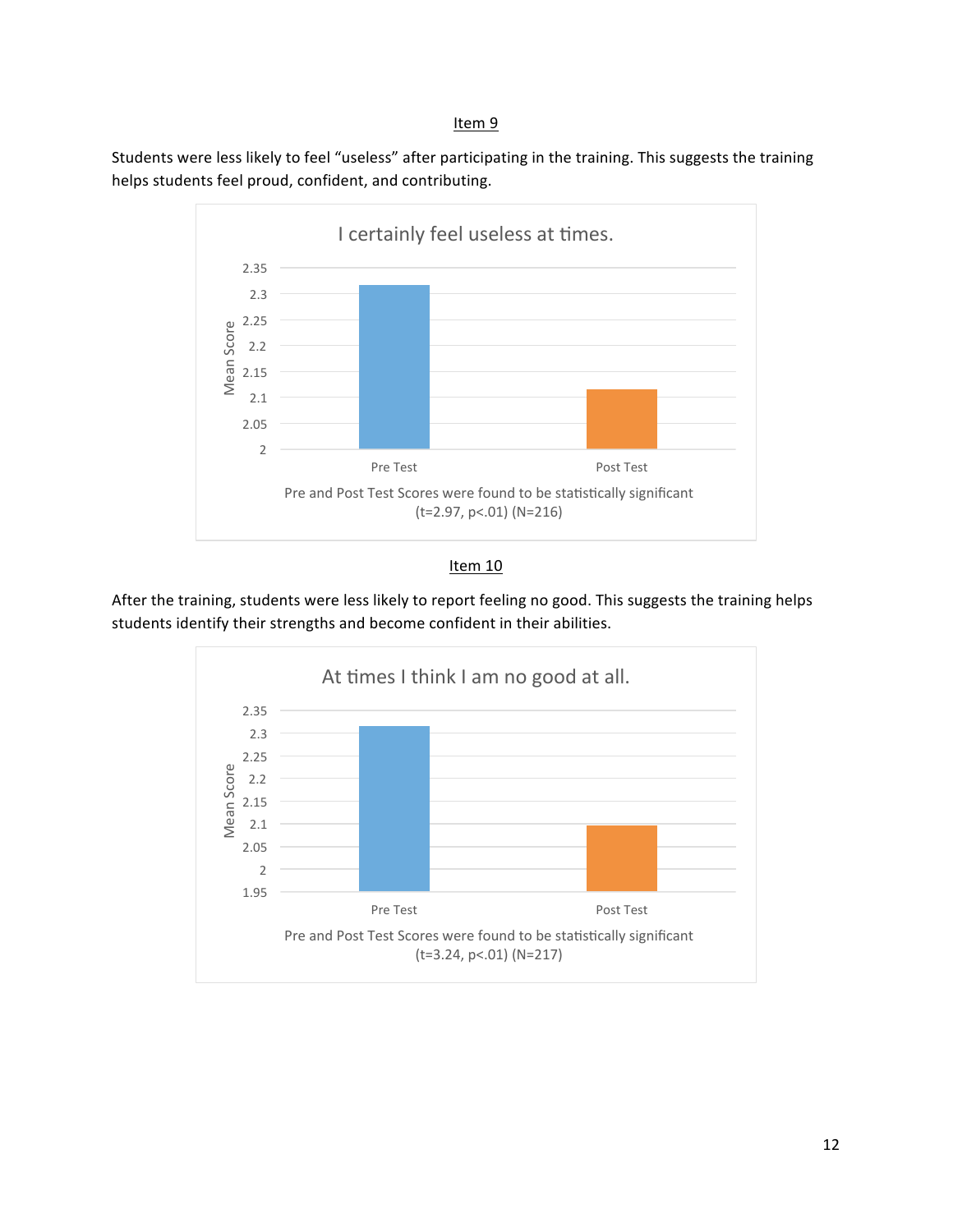





After the training, students were less likely to report being ignored. This suggests the training helps students become confident in their speaking ability.

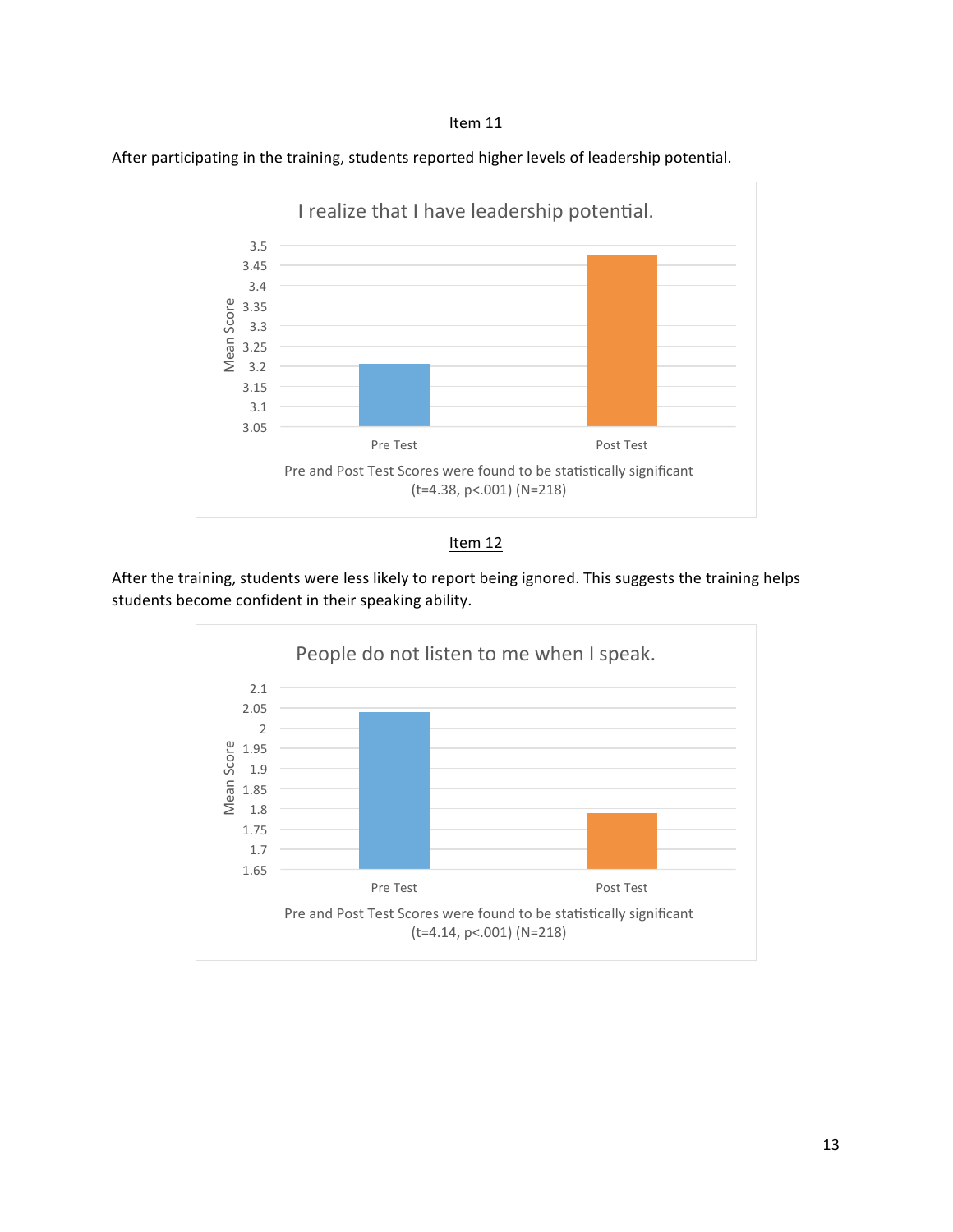Students reported feeling slightly more confident in their ability to mediate conflicts. However this change was not statistically significant. This suggests that the training has little impact on improving conflict negotiation skills.



Item 14

After the training, students reported an increased ability / perception of expressing their opinion.

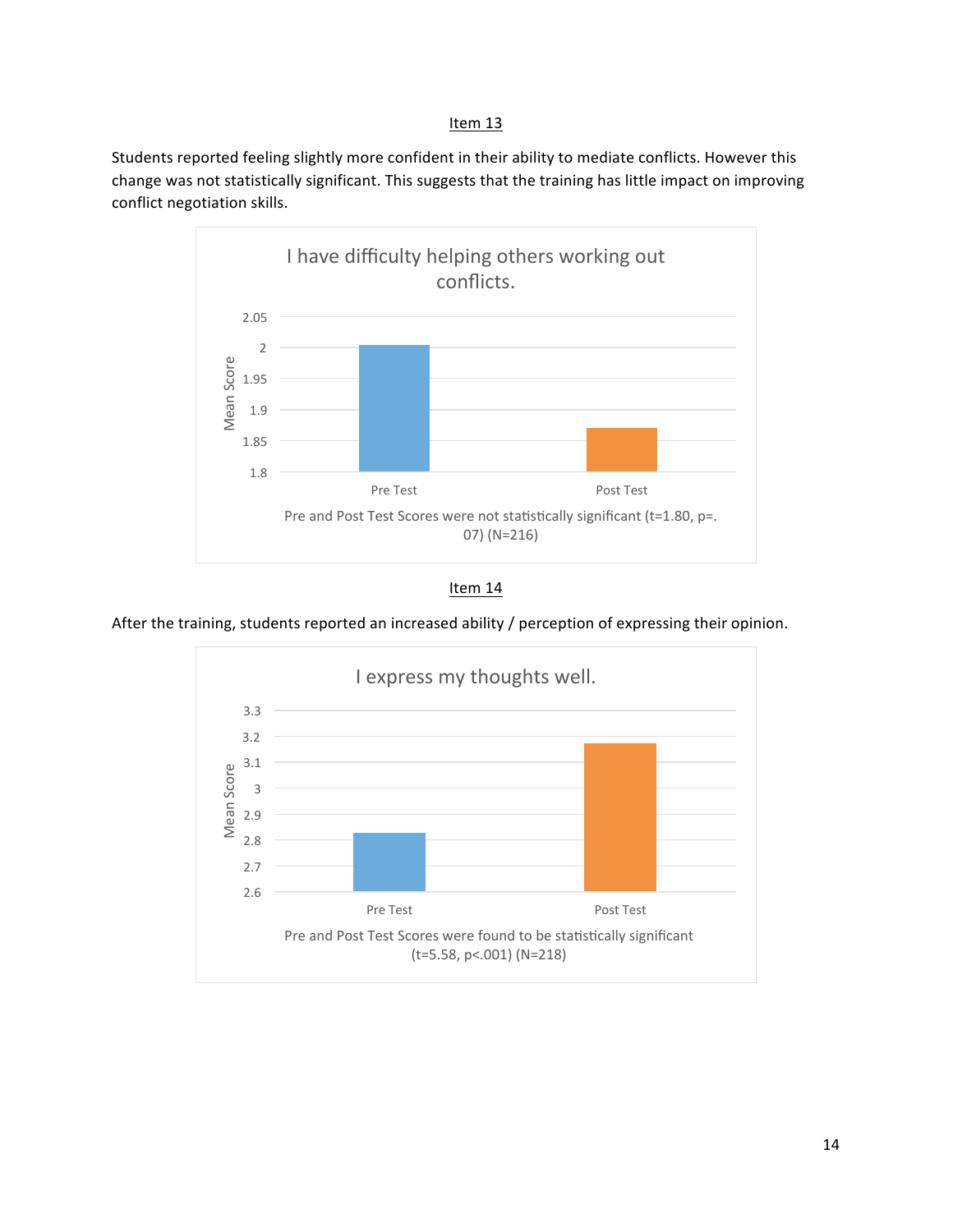Although the mean score for this item increased slightly, the change was not statistically significant. This suggests the training has little impact on a student's participation in leadership roles at the school (at least immediately).



Item 16

Students were more likely to recognize the leadership qualities in others after participating in the training. 

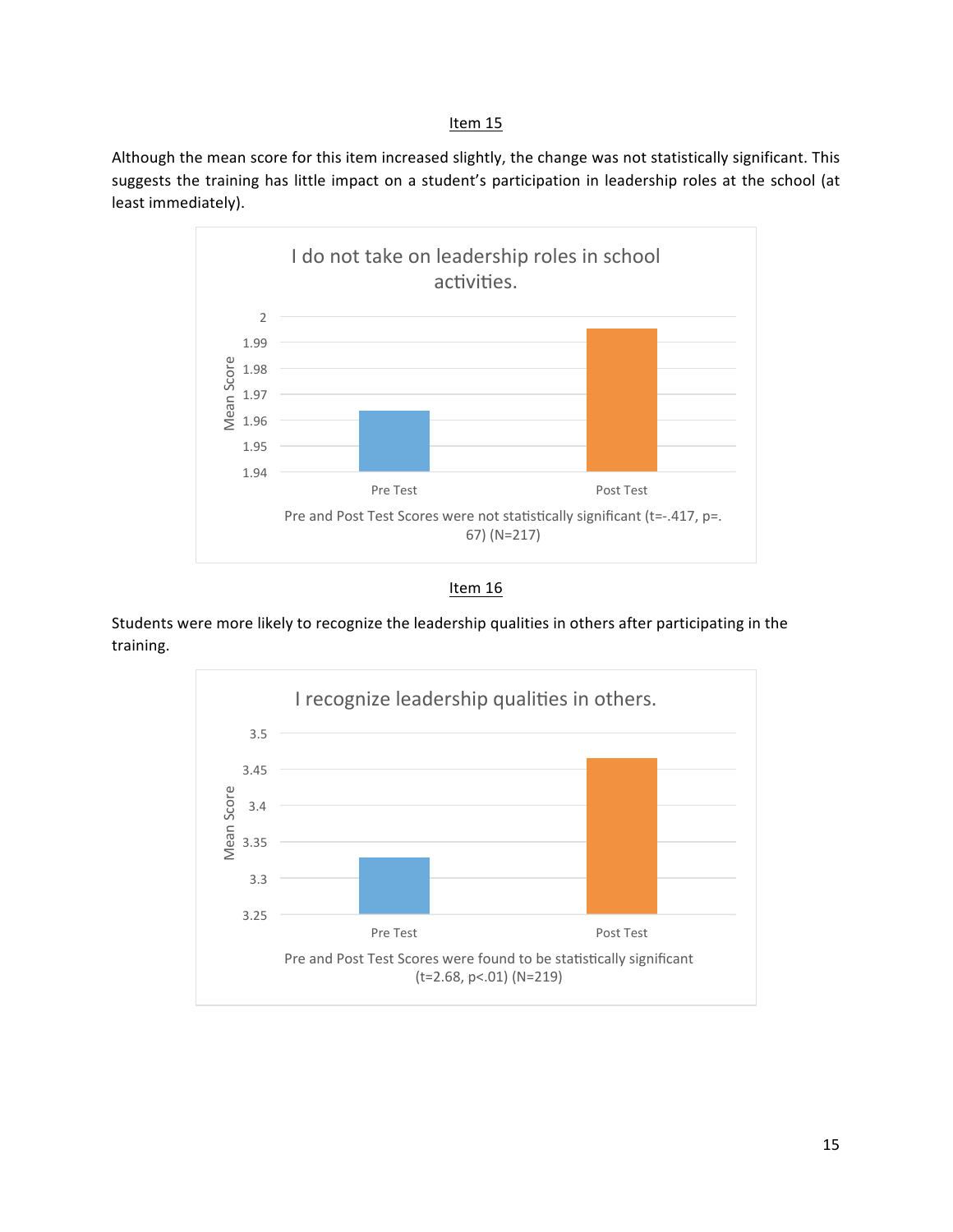After the training, Students were more likely to believe they could make changes in their school.





Students increased their preference to taking on leadership roles after the training.

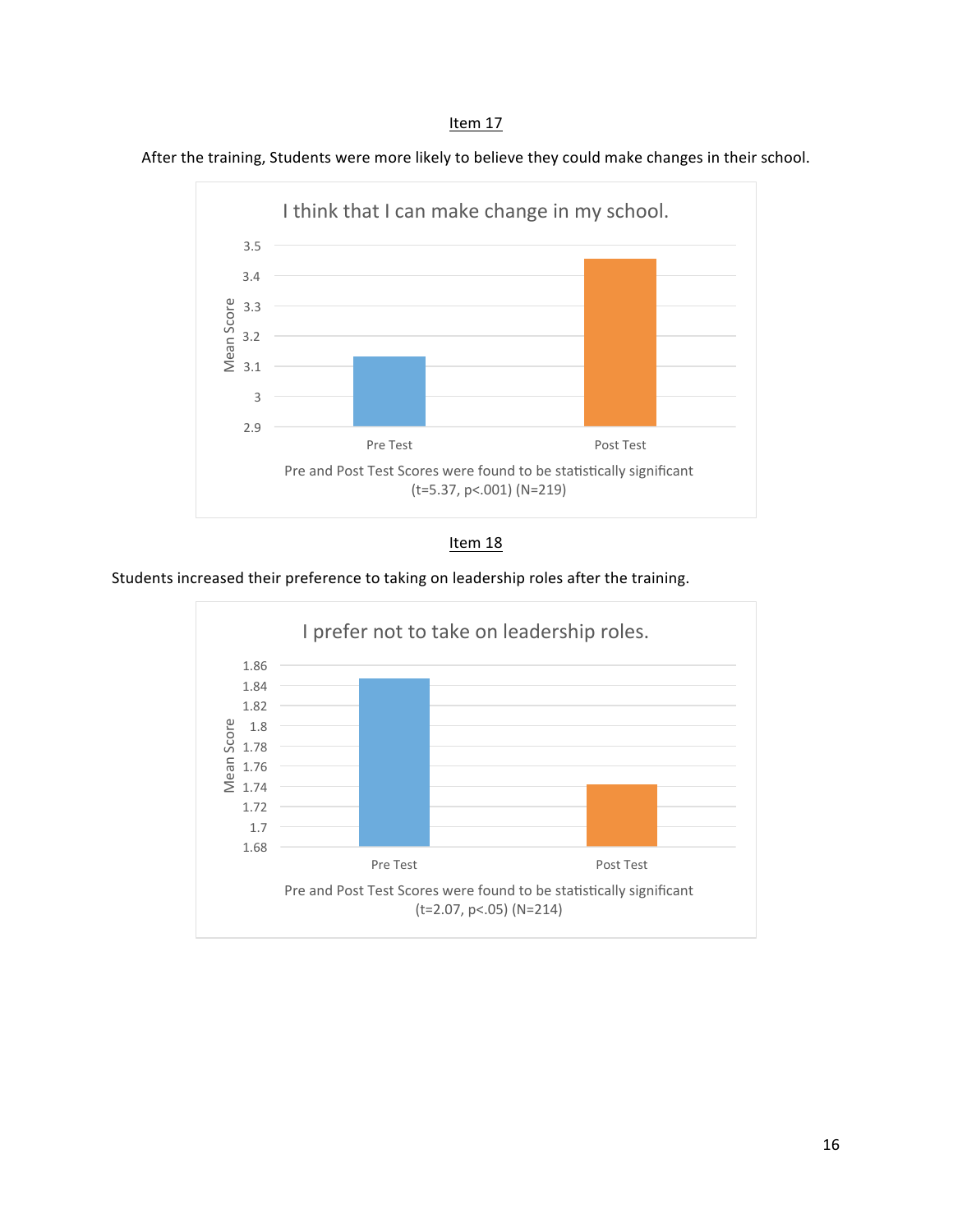After participating in the training, fewer students reported difficulty working with others. This suggests the training is effective in improving participants' team work skills and confidence.





After the training, students were more confident in their ability to speak well in front of groups.